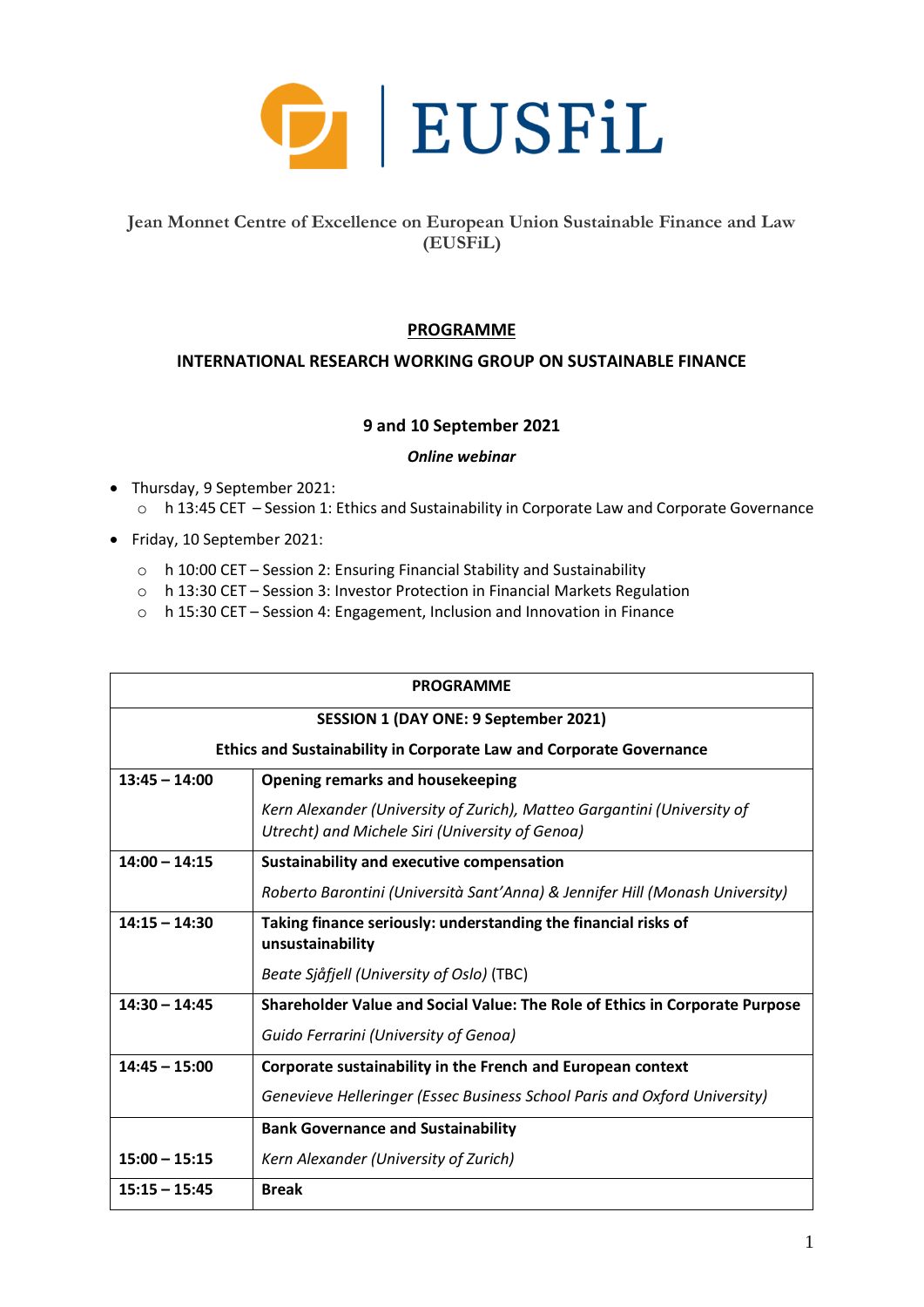| 15:45-16:00     | <b>Risk culture and sustainability</b>                                                          |
|-----------------|-------------------------------------------------------------------------------------------------|
|                 | Paola Schwizer (University of Parma)                                                            |
| 16:00-16:15     | <b>Conduct risk and sustainability</b>                                                          |
|                 | Antonella Sciarrone Alibrandi (Università Cattolica del Sacro Cuore) and                        |
|                 | Claudio Frigeni (Università Cattolica del Sacro Cuore)                                          |
| 16:15-16:30     | <b>Compliance, Wealth and Welfare: the DNA of Sustainable "Nexus of</b><br><b>Relationships</b> |
|                 | Genevieve Helleringer (Essec Business School Paris and Oxford University) &                     |
|                 | Christina Parajon Skinner (The Wharton School)                                                  |
| $16:30 - 16:45$ | <b>Discussion and End of Day 1</b>                                                              |

| SESSION 2 (DAY TWO: 10 September 2021)                 |                                                                                                                           |  |
|--------------------------------------------------------|---------------------------------------------------------------------------------------------------------------------------|--|
| <b>Ensuring Financial Stability and Sustainability</b> |                                                                                                                           |  |
| $10:00 - 10:15$                                        | <b>Information Intermediaries and Sustainability</b>                                                                      |  |
|                                                        | Matteo Gargantini (Utrecht University) & Michele Siri (University of Genoa)                                               |  |
| $10:15 - 10:30$                                        | <b>Climate Risk and the Markets: A Political Economy Prospective</b>                                                      |  |
|                                                        | Paolo Saguato (George Mason University)                                                                                   |  |
| $10:30 - 10:45$                                        | Macroprudential policy and climate risks                                                                                  |  |
|                                                        | Seraina Gruenewald (University of Nijmegen) (TBC)                                                                         |  |
| $10:45 - 11:00$                                        | Integrating climate as a sustainability risk and sustainability factor into                                               |  |
|                                                        | insurance regulation                                                                                                      |  |
|                                                        | Arthur Van den Hurk (University of Nijmegen)                                                                              |  |
| $11:00 - 11:30$                                        | <b>Break</b>                                                                                                              |  |
| $11:30 - 11:45$                                        | <b>Integrating Climate Risk in banking regulation</b>                                                                     |  |
|                                                        | David Ramos Munoz (Universidad Carlos III de Madrid) (TBC)                                                                |  |
| $11:45 - 12:00$                                        | Management and supervision of ESG risks for credit institutions and<br>investment firms: the 2021 EBA Report in a context |  |
|                                                        | Christos Gortsos (National and Kapodistrian University of Athens and EBI)                                                 |  |
| $12:00 - 12:15$                                        | Prudential requirements framework and sustainability                                                                      |  |
|                                                        | Jens-Hinrich Binder (University of Tübingen)                                                                              |  |
| $12:15 - 12:30$                                        | <b>Emission allowances and financial markets regulation</b>                                                               |  |
|                                                        | Filippo Annunziata (Bocconi University)                                                                                   |  |
| $12:30 - 12:45$                                        | The use of fit and proper-testing for addressing climate-related risks                                                    |  |
|                                                        | Iris Palm-Steyerberg (University of Nijmegen) (TBC)                                                                       |  |
| $12:45 - 13:30$                                        | <b>Lunch break</b>                                                                                                        |  |